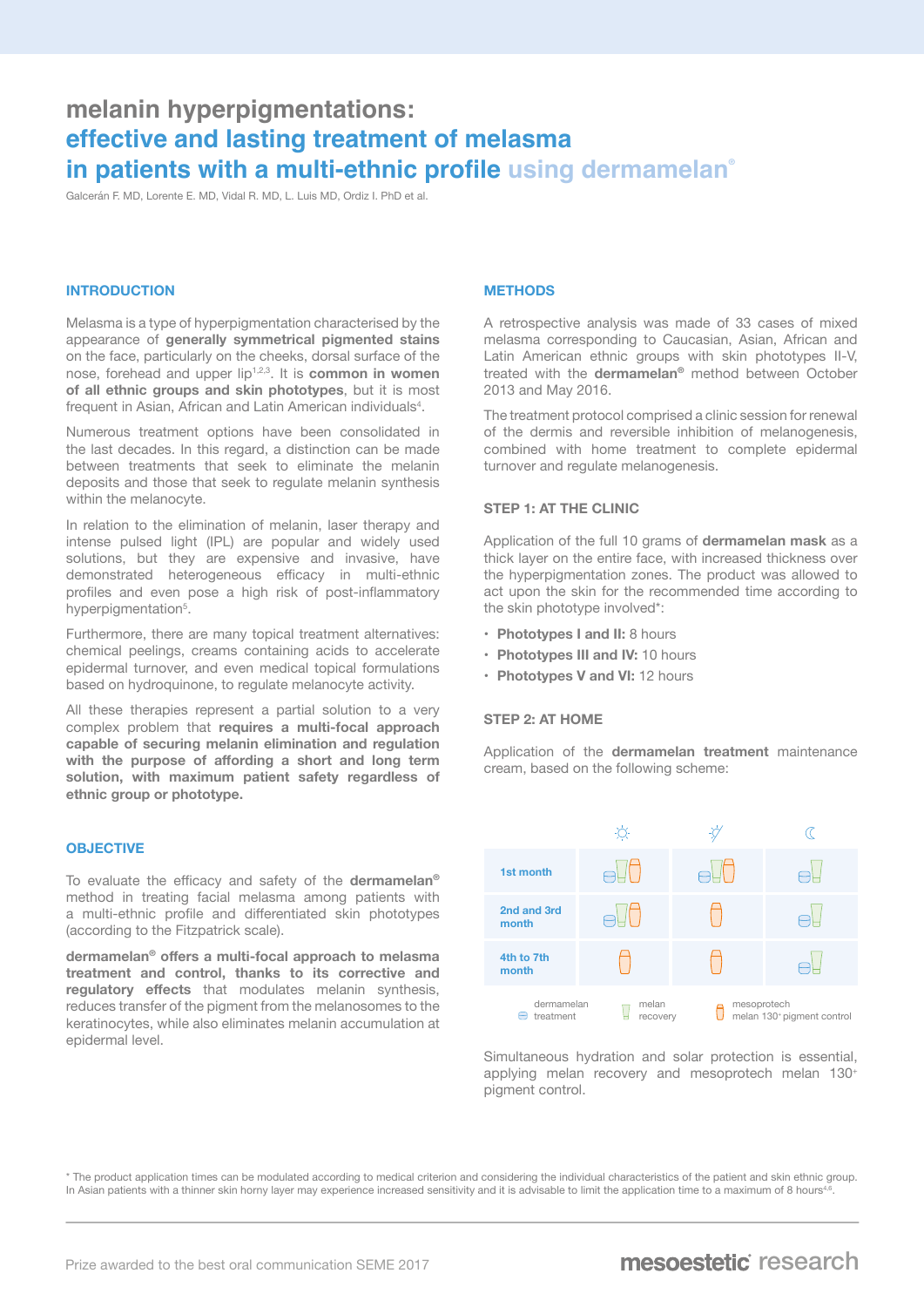### **RESULTS**

#### **CLINICAL EVIDENCE**

**Age:** 52 **PHOTOTYPE III MASI:** pre: 23.1 post: 9.9  $\Delta$ : **-57%** 



**Age:** 41 **PHOTOTYPE IV MASI:** pre: 27.3 post: 7.8  $\Delta$ : **-71%** 





Images courtesy of Dr Pulvirenti

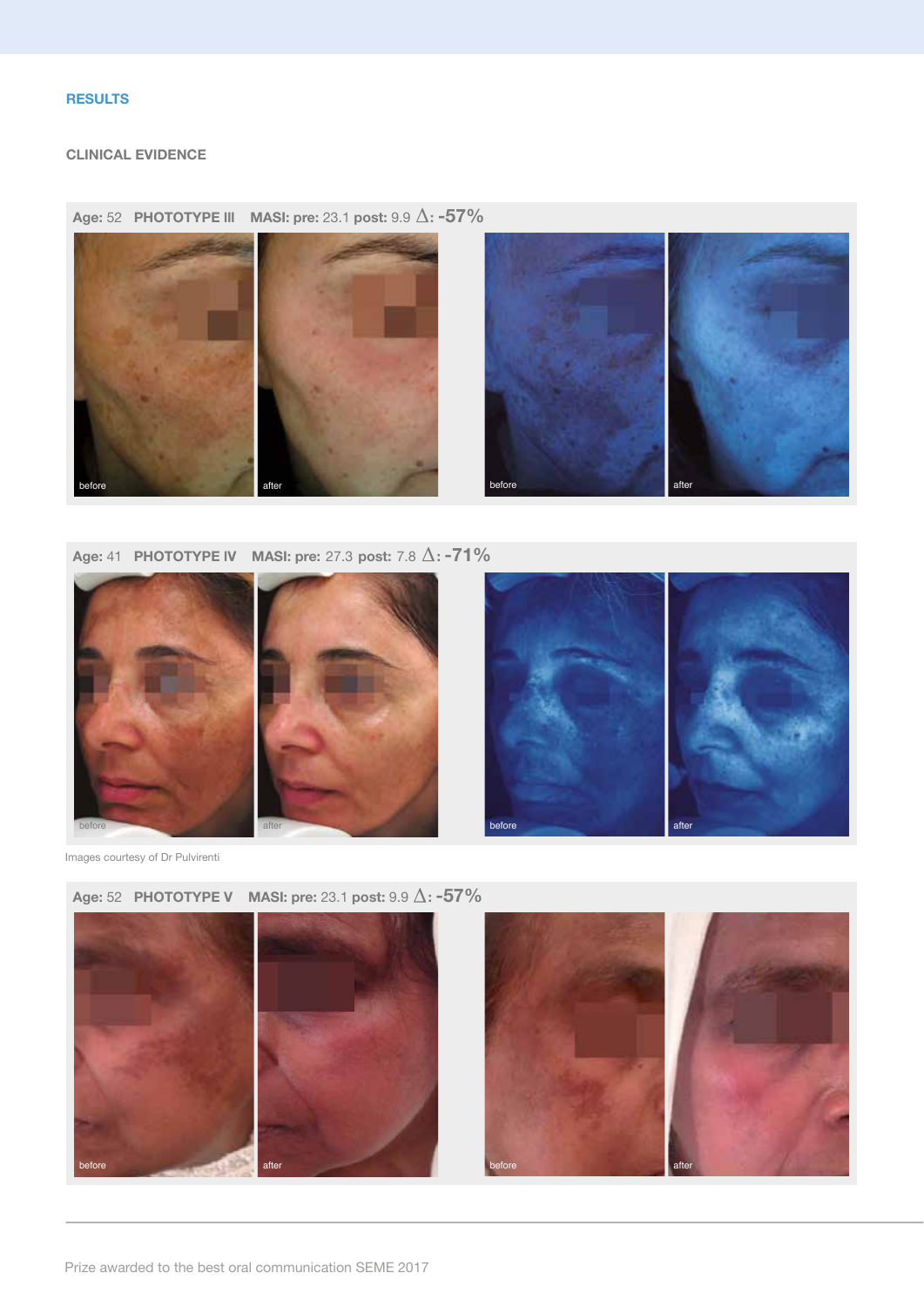

Studies in human melanocytes have evaluated the melanin synthesis reducing capacity of the complex of ingredients

contained in **dermamelan®** after 48 hours<sup>7</sup>:

Images courtesy of Dr Danmallam

**Age:** 41-**PHOTO.V**-**MASI: pre:** 25.5 **post:** 3.6 **: -86%**



Images courtesy of Dr Reddy

#### *IN VIVO*

The evolution of the hyperpigmentations was monitored up until day 120 of the study.



*IN VITRO*



control culture 48 hours culture with dermamelan active ingredients

**Fig. 1:** *In vitro* study. Melanin synthesis. Fontana-Masson stain. mesoestetic Pharma Group, S.L. 2014.

#### **CONCLUSIONS**

- **•** Efficacy in 100% of the treated cases\*.
- Visible results from the first week of treatment.
- Notorious improvement of skin quality and reduction of superficial wrinkles in 100% of the cases.
- No post-inflammatory hyperpigmentations were reported during the treatment.
- The **dermamelan®** method has been shown to be effective and safe in patients of all skin ethnic groups and phototypes.

\* Measurement made with the mexameter® (day 0, day 15, day 30, day 60 and day 120) and/or MASI9 (before and after treatment)





**Fig. 2:** *In vivo* study: Reduction of pigmentation as measured by evolution of the melanin index at each control point, calculated with the mexameter® 8. mesoestetic Pharma Group, S.L. 2016.